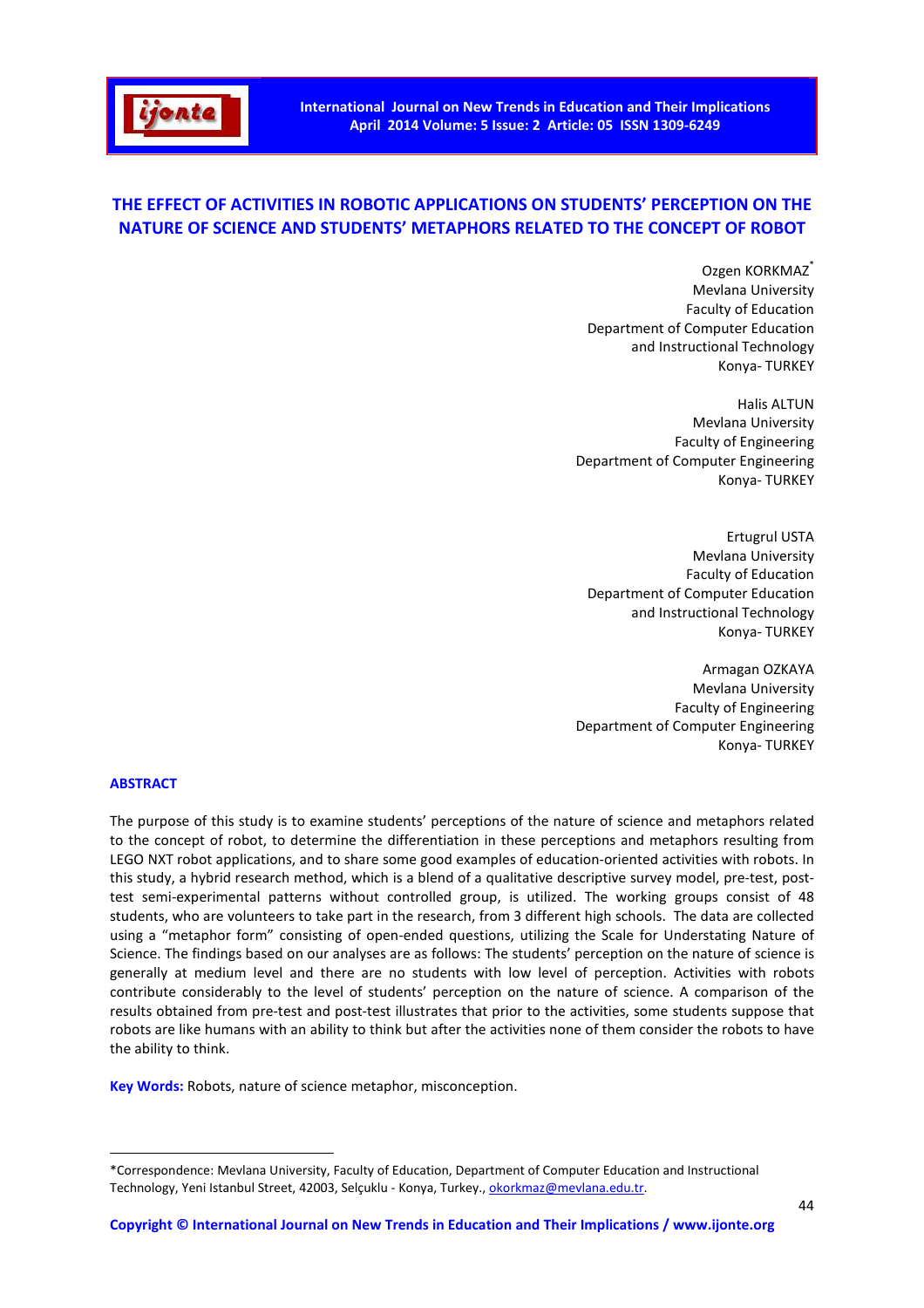

## **INTRODUCTION**

The nature of science has been an argument of a long-standing discussion among scientists, philosophers and education scientists. The science, apart from being a stand-alone consistent process, is an insight to understand how does this process accomplished and the process itself and to elaborate the attributes of the end-product of this process is termed as "science process skill" or "scientific literacy" (Lederman, 1992). The science literacy is to have an ability to define, to describe and to predict the natural events in which one has some interest. In a similar manner, science literacy is to have an intentional and informed stand against the regional and international scientific topics. A citizen with science literacy should be expected to make comments on the fundamental sources of and on the processes related to the scientific knowledge (NRC 1996; Bell, 2008). For an individual to acquire such knowledge, skill, and attitude and to have consciousness on the science literacy certainly depend on a number of factors. One of those factors is to "understand the nature of science". Despite the fact that this factor is considered to be one of the most important components, researches show that the students lack this understanding (Lederman, 2007).

In order to improve students' understanding on the nature of science, various Science and Technology courses have been introduced in the curriculum of high schools with expectations to provide skills such as observation, questioning, interpreting, experiment setup and research, measurement, description and generalization (Osborne and Simon 1996; Edwards and Talbot, 1997; Goldworthy, 2000). In a similar manner, Information and Communication Technologies (ICT) are expected to have positive effects on improving science and technology education and to provide educational and complementary tools (Marsh, 1994; Walton, 2000). Furthermore, it is shown that the implementation of technology in classroom provides considerable improvements in achieving the objectives of the course, in gaining some science skills, on effective use of the time, and in acquiring critical thinking and creative thinking (Webb, 1997; Goldworthy, 2000). Yalın (2002) describes the computers as highly important multifunctional tools that offer indispensable opportunities in education process.

It is not only computers that should come to mind within the scope of information and communication technologies. Besides computers, in parallel with developments in robotics in recent years, use of robots in teaching and learning environments can be seen. Model robots are beneficial especially in teaching such concepts and processes as computer programs, electronic vision, hearing, feeling, and decision-making that students perceive as too abstract or have difficulty in perceiving. As well, robots can be effective in instilling higher-order thinking skills including critical thinking, quantitative thinking, and creativity. In the literature, studies that employ programmable LEGO and Mindstorm robot family can often be encountered. For example, in a study conducted by Sartatzemi (2005), high school students were given training in basic programming using these robots and it was concluded that robots support learning. Kamada et al. (2008) expressed that high school students like to build and program robots and that the students in the experimental group were significantly better than the control group at comprehending embedded systems. The fact that the use of model robots in teaching programming increases student motivation and helps create a learning environment that is more fun was revealed by a research performed by Pásztor et al. (2010).

Considering the embodiment and motivational contributions that robot applications provide, it can be said that robots can offer significant benefits for educational practices geared towards students to help them understand the nature of science. In this context, sustainable development of a society requires scientific and technological literacy by producing scientific information and direct involvement of society in producing, processing, and utilizing knowledge. This requirement can only be met by a society which acknowledges science and scientific processes, and possesses a high level of scientific and technological literacy. Furthermore, such a society should eliminate the misconception that the science is an action performed by and devoted only to the geniuses or gifted individuals. The misperception about the nature of science and engineering hinders new generation from taking a career in science and engineering, and results in a lack of interest in science and technology among teenagers. This phenomenon is not a problem faced by developing countries only; developed countries also suffer this problem. In literature, some studies show that the younger generations are reluctant to have a carrier in science and technology due mainly to misperception about the nature of science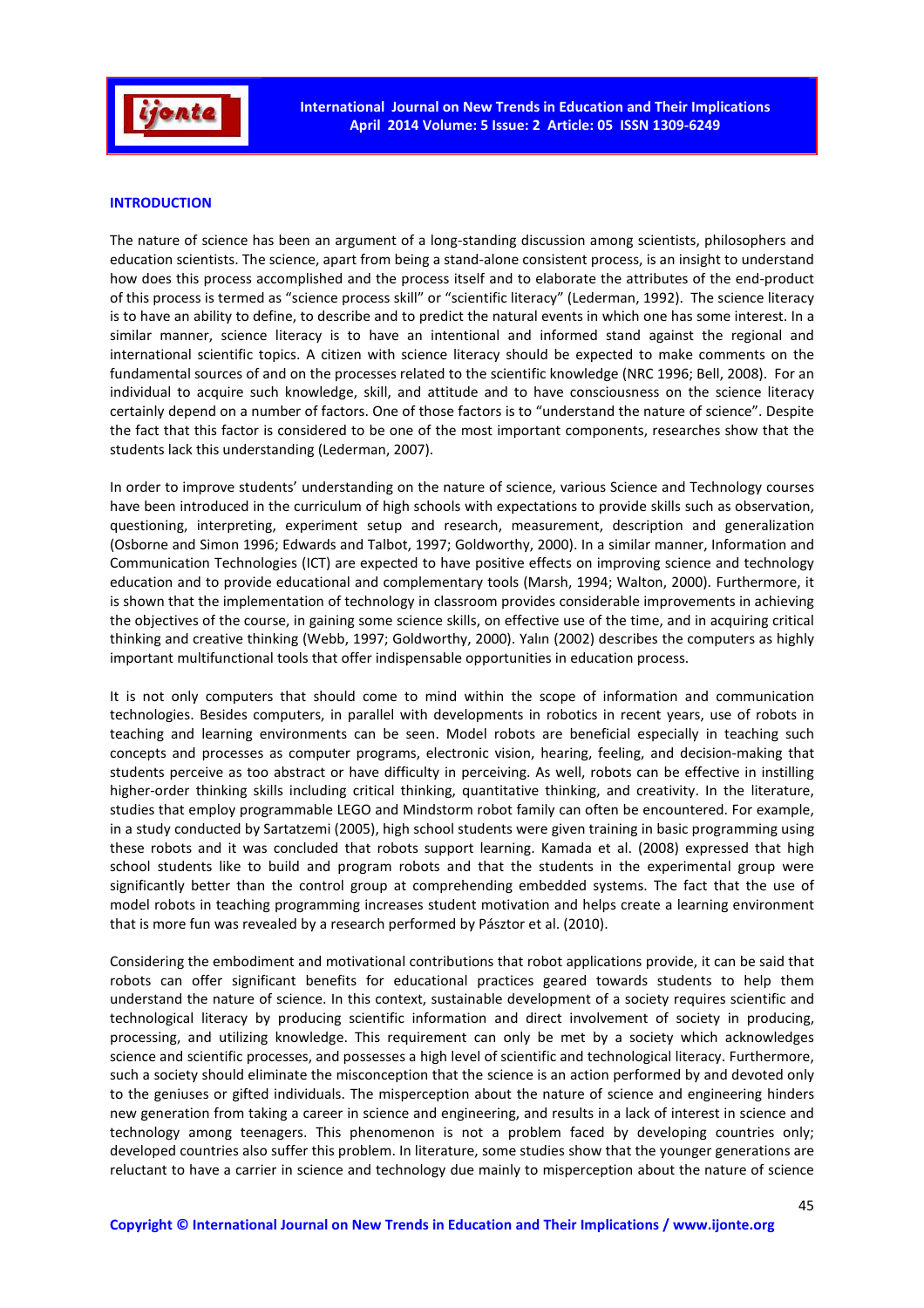

and engineering. In order to clear this misperception, such activities are supported among teenagers that elevate an interest in science and technology and contribute to shaping of individuals who will be exposed to scientific processes and concepts and, through these activities, be encouraged in acquiring careers in science and technology (LoPresti, Manikas and Kohlbeck, 2010; Yilmaz, Jianhong, Custer and Coleman, 2010). The activities provide means to improve the scientific and technological literacy by isolating the preconceptions and contribute to shaping of the information society.

The ever-increasing usage of technology in the daily life requires technological literacy to be a common value in the society and the technological literacy becomes an important part of scientific literacy. However, technology is misinterpreted in the society. For most people, technology is generally considered as computer, electronic gadgets and Internet (Rose, Gallup, Dugger ve Starkweather, 2004), and furthermore, technology is considered simply a direct implementation of science. The lack of understanding on the nature of technology prevents comprehending the interconnection between the scientific knowledge, the process of implementation of scientific knowledge to produce technological products and interaction between science and technology (Cajas, 2001). On the other hand, there are common misperceptions and beliefs in society such as the boys are better than girls in engineering, the engineers are asocial in daily life lacking in writing, speaking and communication skills (Yaşar, Baker, Robinson, Krause ve Roberts, 2006). Such beliefs and misperceptions are the common causes that either discourage young generation from having a career in science and technology or deter them from possessing technological literacy which is a part of scientific literacy. It should be understood that engineering is a social practice and in this profession team working and communication skills are indispensable qualities (Cajas, 1998).

The prejudices and misperceptions in the society may be better understood by investigating the metaphors of the students on the subject. A metaphor is a cognitive structure to define the not-well-known concept by creating analogies with another concept which is known (Kaya, Durmuş, 2010). Palmquist (1996) considers metaphors as cognitive strategies to improve our understanding and to provide additional point of views between concepts and events. (Arslan, Bayrakcı, 2006; Kaya, Durmuş, 2010). Metaphors are common in different spheres of education. These useful structures may also be used for a better insight of technology by the students (Kaya, Durmuş, 2010).

The purpose of this study is to examine students' perceptions of the nature of science and metaphors related to the concept of robot, to group the metaphors under conceptual categories, to determine the misconceptions, to reveal whether these perceptions and metaphors change as a result of applications based on LEGO NXT robot activities, and to share some good examples of education-oriented activities with robots.

## **Sub-problems in the Research**

- 1. What is the perception of the students towards the nature of science before activities?
- 2. Does the perception of the students towards the nature of science show any difference between the genders?
- 3. Does the perception of the students towards the nature of science show any difference due to the type of high school?
- 4. Does the project affect the perception of the students towards the nature of science?
- 5. What are students' metaphors related to robots?
- 6. Can the metaphors related to robots and kitchen robot be categorized based on their conceptual common features?
- 7. Is there any variation on the metaphors after the robotic activities with LEGO NXT?
- 8. What are students' misperceptions related to robots?

# **METHOD**

#### **Research Model**

In this study, a hybrid research method, which is a blend of a descriptive survey model, pre-test, post-test semiexperimental patterns without controlled group, is utilized. It is known that descriptive research defines the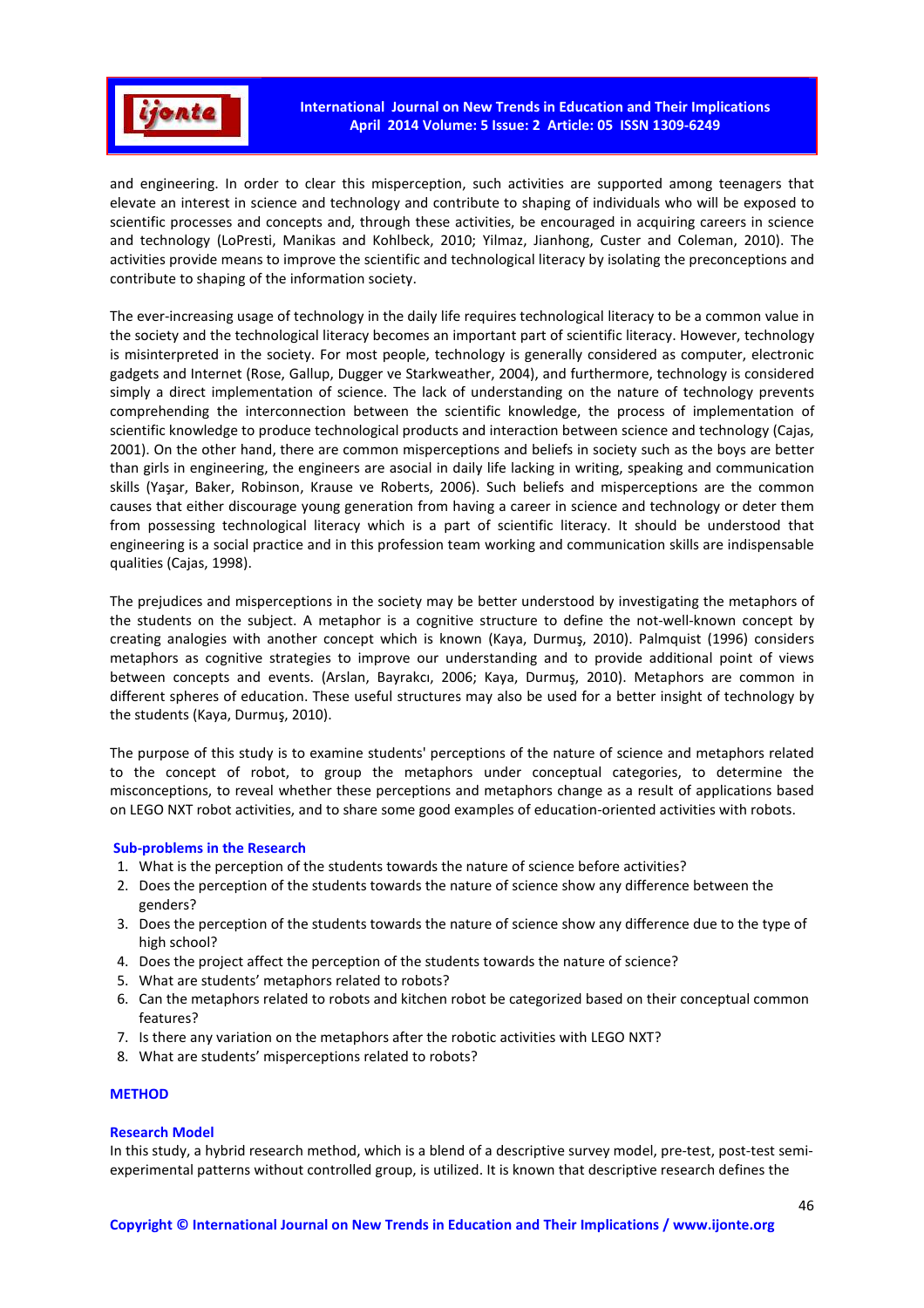

subject under investigation. On the other hand, survey models are based on identifying the current situation as it is and with an objective perception. In this study, the aim is to identify the perception of students, who are studying in different types of high schools, on the nature of science and metaphors related to robots. The effect of activities with robots on the students' perception on the nature of science and metaphors related to robots are measured.

# **Working Group**

The working group consists of 48 students, who are volunteers to take part in the research, from 3 different high schools in the city of Konya, namely Dolapoğlu Anatolian High School (Dolapoglu AHS), Fatih Vocational High School (Fatih VHS), and Private Enderun Science High School (Enderun SHS). The gender and the distribution of the students are given in Table 1.

#### Table 1: Working Group

| <b>High School</b> | Girl | Boy | <b>Total</b> |
|--------------------|------|-----|--------------|
| Dolapoğlu AHS      |      | 16  | 21           |
| Fatih VHS          |      | 14  | 14           |
| Enderun SHS        |      | 11  | 13           |
| <b>Total</b>       |      | -41 | 48           |

## **Data Collection Tools**

# **Scale for Understating Nature of Science**

 The data is collected using the Scale for Understating Nature of Science. This scale, developed by Can (2008), consists of 35 items which are grouped in three factors. Under the factor "science", there are 12 items aiming to measure the science perception of the students. The inner-consistency of the factor is 0.72. The factor "scientific knowledge" consists of 14 items to measure the students' perception towards scientific knowledge. The inner-consistency of this factor is given as 0.82. Another factor titled "scientist", which is comprised of 9 items, is employed to measure the students' perception towards scientists. The inner-consistency of the factor is found to be 0.69. The scale is a Likert-type scale with the lowest score of 35 and the highest score of 175.

## **Metaphor Form**

The data is collected using a questionnaire consisting of open-ended questions such as "robot is like….. since….." and "kitchen robot is a robot since it is…., "kitchen robot is not a robot since…..". The second question is not a metaphor and is used to detect misperception. An explanation about the metaphors is given to the students before they have written their opinion. It is required from the students to write down their reasoning why robots are like living-beings. In metaphor studies, "a like" statements are used to find the relation between the object which is linked to the other object using the metaphor whereas "because" statements are utilized to uncover the cause and "logical ground" in the students' metaphor (Saban, 2005, Ocak ve Gündüz, 2006).

## **Activities**

In this research the activities designed to integrate technology education with pre-conditions of scientific literacy by focusing on design and engineering exercises to help students develop a positive attitude towards engineering and technology and for elimination of their prejudices and misconceptions can be summarized as follows:

*Activity 1 (Two People = One Robot):* This is an activity in game format where the primary goal is to carry foam rubber blocks on a platform from one end to the other. Each team consists of 6 students, 3 groups of 2 carry the blocks in order. One student in every group does the carrying with eyes blindfolded and the other member of the group directs the carrier using communication rules that they both agreed upon previously. Detailed activity sheet is given in Appendix-1.

*Activity 2 (Color Perception and the Human Eye):* This activity aims at providing an understanding of nature of color perception and human vision system. As part of this activity, an experiment is conducted and students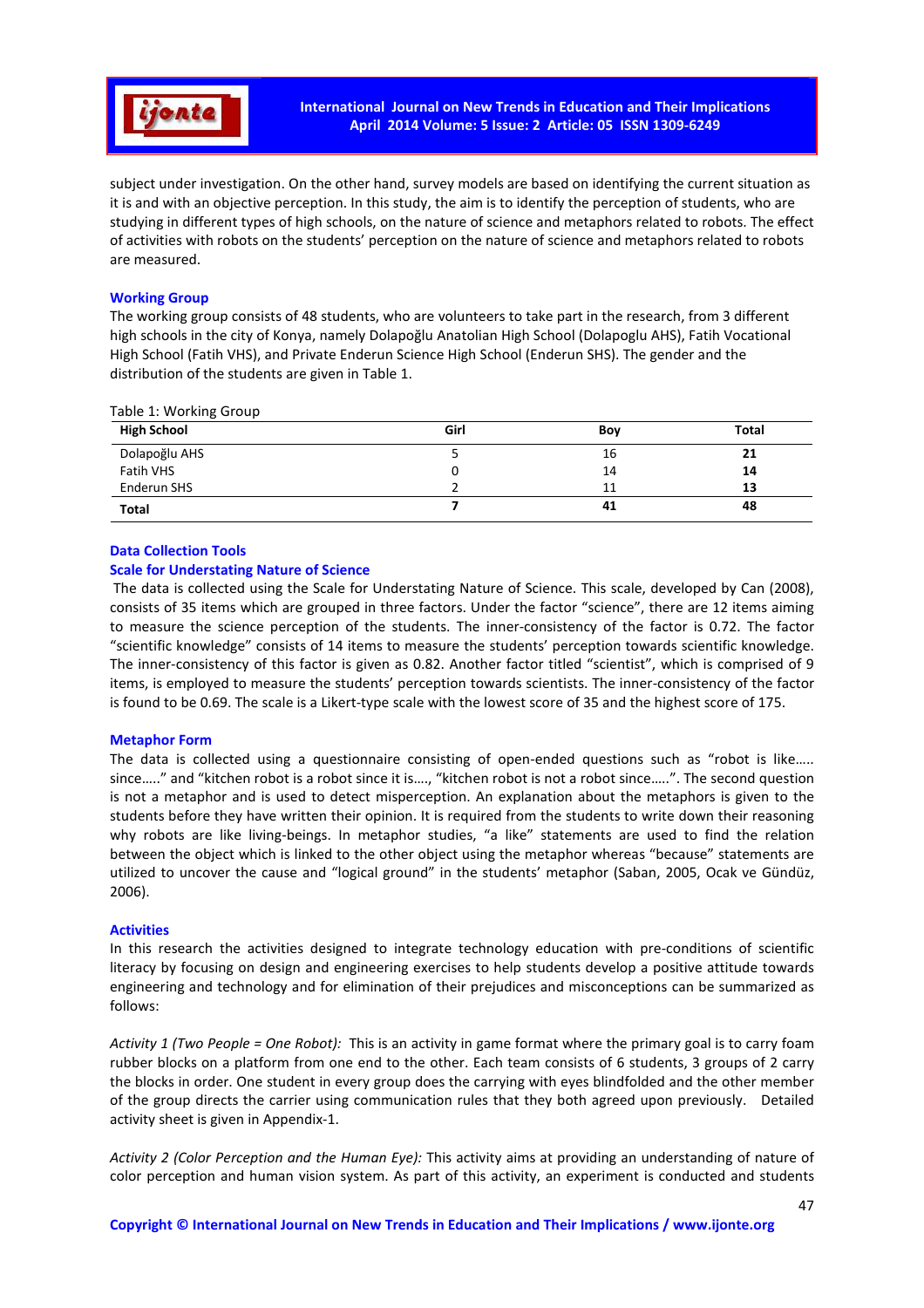

brainstorm around questions asked. The final aim is to acquire knowledge about the robotic vision. A brief introduction to human vision system is supplied and the concept of color image perception is introduced by a concise explanation about the rode cells and cone cells in an eye. In addition, a competition is organized using a Color Synthesizing Software developed by the project team where the students are asked to synthesize colors from 3 primary colors. Those students that finish synthesizing colors requested at the shortest time are awarded by surprise presents. Detailed activity sheet is given in Appendix-2.

*Activity 3 (Distinguishing Male/Female Voice using Artificial Ear Software):* In this activity, students are expected to carry out different experiments about the sound using a sound synthesizer software installed on their computers. Firstly, they are requested to create the sound of every frequency given in a table using the sound synthesizer software and then listen to it. They are then asked to classify those sounds as "bass", "middle" or "treble". In the last experiment, students are required to find out the correct set of parameters in the Artificial Ear software, which is developed by the project team, in order to successfully distinguish female and male voices. The final goal of this activity is to instill an understanding that robots can analyze the speech if they have an ability of processing the sound signal. Successful teams are awarded by some presents. Detailed activity sheet is presented in Appendix-3.

*Activity 4 (Lego Mindstorms NXT Robot Assembly):* The goal of this activity is to build a programmable robot by putting together different parts and sensors in Lego Mindstorms NXT set. Programming exercises to have the robot perform small tasks are conducted on the robot built. This activity gives first-hand experience to the students that a robotic system could be constructed by using different types of small units and actuators. Lego Mindstorms NXT book set is utilized for this activity.

*Activity 5 (Lego Mindstorms NXT Robot Design and Programming Competition):* The last activity is designed so that students can apply the knowledge they are expected to have acquired from the previous activities. In this activity, students are required to develop and design a robot which can "see" and "hear". The robots are built from a LEGO Mindstorms NXT sets. Student teams compete for the best program resulting in the best robot show and are judged on various criteria. Detailed activity sheet is presented in Appendix-4.

## **Data Analyses**

On the data collected using the Scale for Understating Nature of Science, some statistical analyses such as the frequency, percentage, Mann–Whitney U, Kruskal-Wallis H, and t-test have been carried out and results are interpreted. The level of meaningfulness for difference and relation is accepted to be p<0.05. The raw score for each factor is determined by accumulating the responses on a 5-point Likert-type scale and the raw score is divided by the number of questions and then is multiplied by 20, which results in either the lowest score of 20 or the highest score of 100. The possible highest and lowest values for each factor are constants. The score from the scale is interpreted to classify the students' perception on the nature of science as to be low, medium and high. If the score less than 34, the perception is considered to be low; if it is between the range of 34 to 67, it is accepted to be medium; otherwise, it is regarded as high.

The analysis and interpretation of the metaphors are performed following steps as in Ocak (2005): (1) Firstly, it is determined whether a particular metaphor is presented clearly. (2) It is then determined whether each of the metaphors developed by the students is useful in understanding of the concept of robot. If so, these metaphors are included in the analysis phase. (3) The "logical ground" or "the cause that is expressed to explain the metaphor" is analyzed. (4) The metaphors which have more than one similarities declared by the students are excluded from analysis phase. (5) The metaphors which have common attributes are categorized in the same category. Collected data is then transferred into a computer for quantitative data analysis.

Out of 48 students who declared the metaphors related to the concept of robot in the pre-test, only 34 of them are included in the study based on the analyses in four processes declared above. On the other hand, 37 students' metaphors are included in the post-test. In the final stage, the number of students (f) and their percentage (%) for each metaphor and corresponding categories are calculated, the metaphors are grouped based on their common features, and tables obtained from the pre-test and post-test are created. The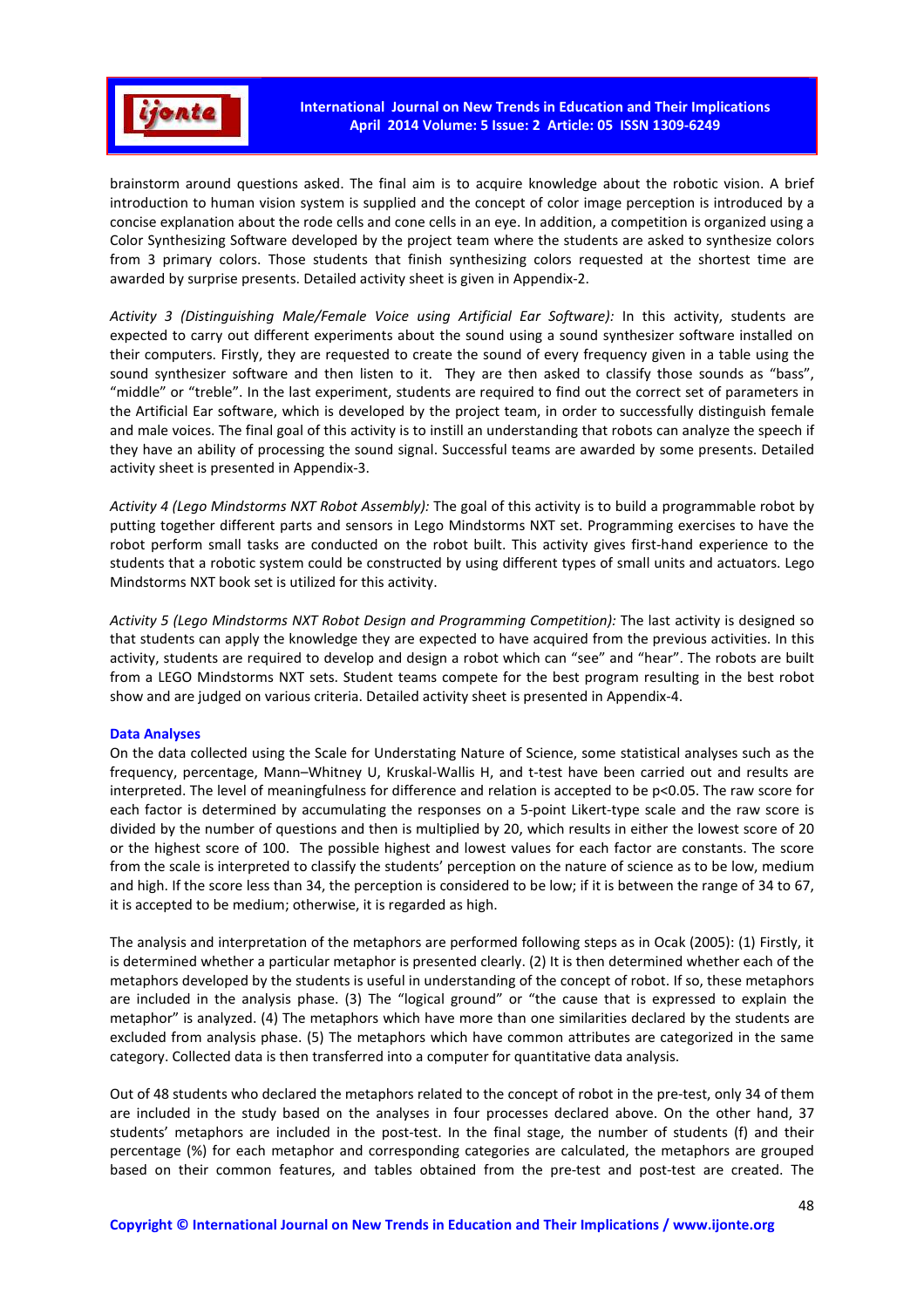

questions related to the kitchen robot, which illustrates the misperception of the students, have been asked before project activities and analyzed in order to identify the misperceptions. Furthermore, Pearson Chi-square statistic method is utilized to determine the variation on the students' perception of robots after LEGO NXT robotic activities.

## **Constraints**

The scope of the study is restricted with In the project entitled "Hearing and Seeing with Robots" which is funded by TÜBİTAK and conducted at Mevlana University. The total number of students involved is 48.

## **FINDINGS**

The perception of students on the nature of science has been measured before the project activities in terms of the factors in the scale, namely "science", "scientific knowledge" and "scientist".

# **The students' perception on the nature of science**

Table 2 summarizes the perception of the students involved in the study on the nature of science.

| <b>Factor</b>        |   | <b>Low Score</b> |    | <b>Medium Score</b> |    | <b>High Score</b> |  |
|----------------------|---|------------------|----|---------------------|----|-------------------|--|
|                      |   | ℅                |    | %                   |    | %                 |  |
| Science              | 0 |                  | 23 | 47.9                | 25 | 52.1              |  |
| Scientific Knowledge | 0 | 0                | 43 | 89.6                |    | 10.4              |  |
| Scientist            | 0 | 0                | 41 | 85.4                |    | 14.6              |  |
| <b>Total Score</b>   |   |                  | 38 | 79,2                | 10 | 20,8              |  |

Table 2: Students' perception on the nature of science

As seen from Table 2, the perception of the students who are from different types of high schools is found to be 79.2% medium and 20.8% high. When it is evaluated based on the factors, it is found that the perception of students on "the science" (which is 52.1%) is higher compared to the perception on "scientific knowledge" (which is 10.4) and "scientist" (which is 14.6). Based on these findings, it can be concluded that there is no student with low perception on the nature of science and in general the students' perception is at a medium level.

# **The difference in the perception of the students on the nature of science with respect to gender before the activities**

Table 3 illustrates the findings on whether there is a meaningful difference, with respect to gender, in the perception of the students on the nature of science.

| Factor               |      | <b>Mean Rank</b> | <b>Sum of Ranks</b> |
|----------------------|------|------------------|---------------------|
| Science              | Girl | 26.14            | 183.00              |
|                      | Boy  | 24.22            | 993.00              |
| Scientific Knowledge | Girl | 17.93            | 125.50              |
|                      | Boy  | 25.62            | 1050.50             |
| Scientist            | Girl | 21.64            | 151.50              |
|                      | Boy  | 24.99            | 1024.50             |
| <b>Total Score</b>   | Girl | 21.29            | 149.00              |
|                      | Boy  | 25.05            | 1027.00             |

| Table 3: Perception on the nature of science with respect to gender (girl N=7, boy N= 41) |  |  |  |  |
|-------------------------------------------------------------------------------------------|--|--|--|--|
|-------------------------------------------------------------------------------------------|--|--|--|--|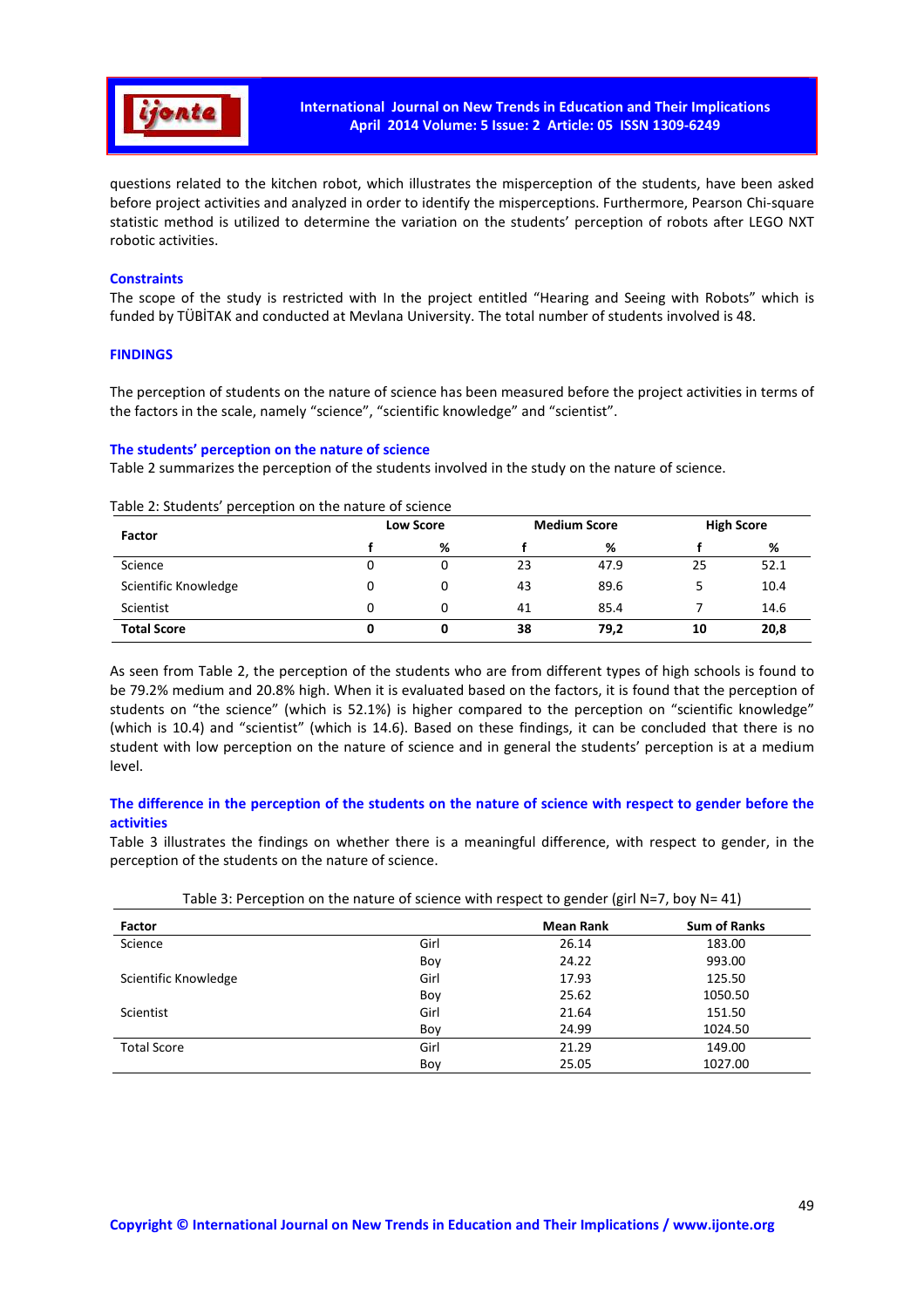

| Test                           |          |           |           |                    |
|--------------------------------|----------|-----------|-----------|--------------------|
|                                | Science  | Knowledge | Scientist | <b>Total Score</b> |
| Mann-Whitney U                 | 132.000  | 97.500    | 123.500   | 121.000            |
| Wilcoxon W                     | 993.000  | 125.500   | 151.500   | 149.000            |
|                                | $-0.337$ | $-1.348$  | $-0.588$  | $-0.659$           |
| Asymp. Sig. (2-tailed)         | 0.736    | 0.178     | 0.557     | 0.510              |
| Exact Sig. [2*(1-tailed Sig.)] | 0.753    | 0.183     | 0.567     | 0.529              |

It can be concluded from Table 3 that there is no meaningful difference, in terms of total scores and factors, in the students' perception on the nature of science with respect to gender (p>0.05) and that the gender does not have any effects on the perception of the students on the nature of science.

# **The difference in the perception of the students on the nature of science with respect to the type of high schools before the activities**

Table 4 shows the findings on whether there are any differences in the perception of students on the nature of science with respect to the type of high schools, before the project activities.

| Factor               | <b>High School</b> |                  | N                | <b>Mean Rank</b>   |
|----------------------|--------------------|------------------|------------------|--------------------|
| Science              |                    | Fatih VHS        | 14               | 25.96              |
|                      |                    | Dolapoğlu AHS    | 21               | 25.24              |
|                      |                    | Enderun HS       | 13               | 21.73              |
| Scientific Knowledge |                    | Fatih VHS        | 14               | 26.71              |
|                      |                    | Dolapoğlu AHS    | 21               | 23.24              |
|                      |                    | Enderun HS       | 13               | 24.15              |
| Scientist            |                    | Fatih VHS        | 14               | 22.32              |
|                      |                    | Dolapoğlu AHS    | 21               | 24.79              |
|                      |                    | Enderun HS       | 13               | 26.38              |
| <b>Total Score</b>   |                    | <b>Fatih VHS</b> | 14<br>25.36      |                    |
|                      |                    | Dolapoğlu AHS    | 21               | 23.95              |
|                      |                    | Enderun HS       | 13               | 24.46              |
| .                    | <b>Science</b>     |                  | <b>Scientist</b> | <b>Total Score</b> |

Tablo 4: Student perception on the nature of science w.r.t. the type of high school

|             | <b>Science</b> |                             | <b>Scientist</b> | <b>Total Score</b> |
|-------------|----------------|-----------------------------|------------------|--------------------|
| Test        |                | <b>Scientific Knowledge</b> |                  |                    |
| Chi-Square  | 0,726          | 0,533                       | 0,590            | 0,085              |
| Df          |                |                             |                  |                    |
| Asymp. Sig. | 0,696          | 0,766                       | 0.744            | 0,958              |

In the table, it is shown that there is no meaningful difference in the perception of the students with respect to the type of high school (p>0.05). As a result, it can be declared that there is no direct effect of the type of high schools on the students' perception on the nature of science.

# **The effect of the project activities on the students' perception on the nature of science**

In Table 5, the findings related to the effects of the project activities on the students' perception on the nature of science are given.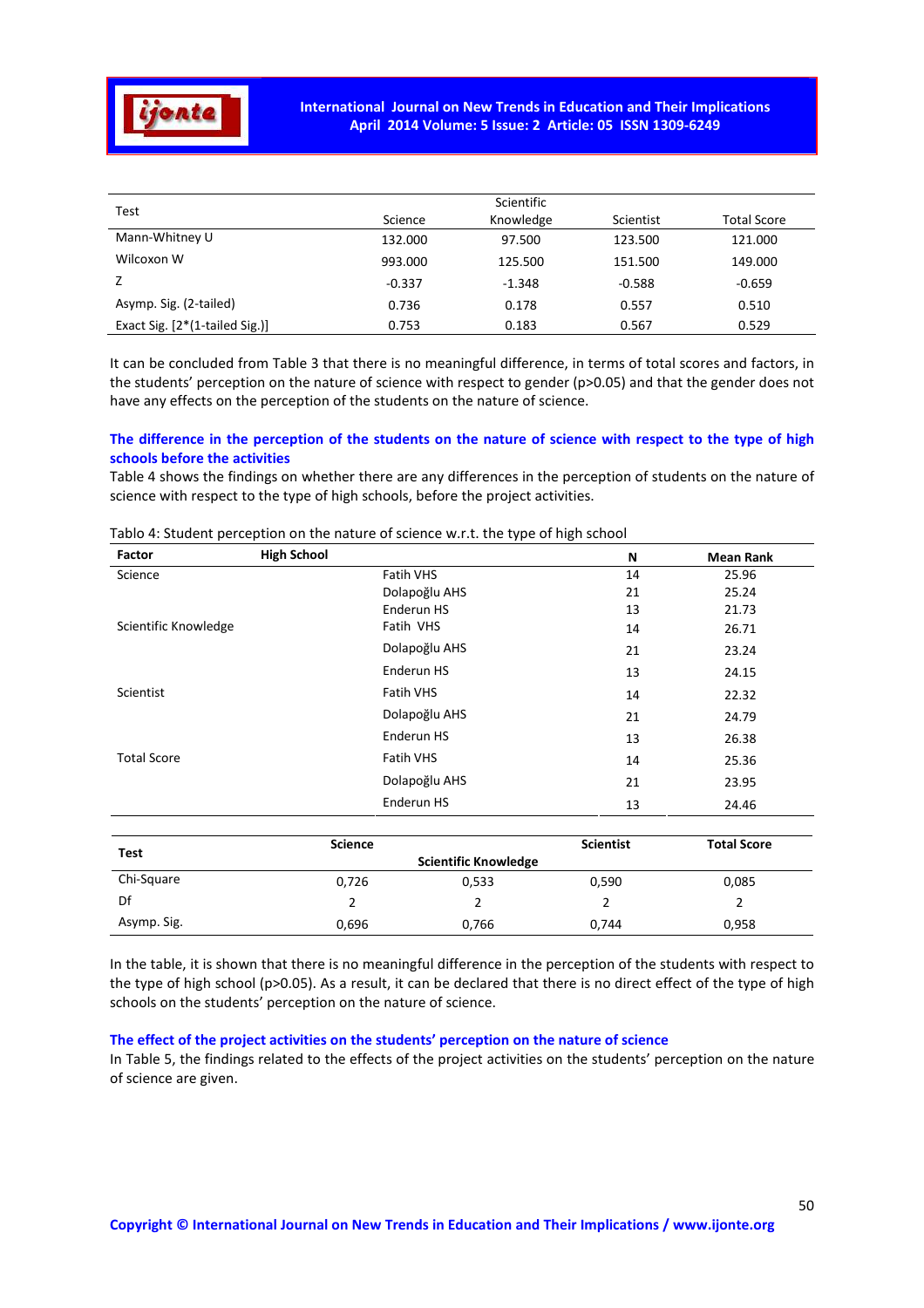

| <b>Variables</b>     |           | N  | X     | S    |        | sd | р     |
|----------------------|-----------|----|-------|------|--------|----|-------|
| Science              | Pre-test  | 48 | 67,19 | 8,39 |        |    | 0,000 |
|                      | Post-test | 48 | 70,69 | 8,86 | 55,498 | 47 |       |
| Scientific Knowledge | Pre-test  | 48 | 60,38 | 5,65 | 74,26  | 47 | 0,000 |
|                      | Post-test | 48 | 60,89 | 5,68 |        |    |       |
| Scientist            | Pre-test  | 48 | 61,02 | 8,46 | 49,94  | 47 | 0,000 |
|                      | Post-test | 48 | 66,80 | 8,50 |        |    |       |
| <b>Total Score</b>   | Pre-test  | 48 | 64,29 | 5,12 | 86,99  | 47 | 0,000 |
|                      | Post-test | 48 | 65,57 | 5,58 |        |    |       |

Table 5: The effects of the project activities on the students' perception

Concluded from Table 5 that the activities in this research do have a direct effect on the students' perception and there is a meaningful increase in the total score related to the students' perception on the nature of science (t=86.99, p<0.001). A similar effect is observable on the factor scores in that the project activities meaningfully increase the scores of all factors. As a result, it can be claimed that the robotic activities In this research has provided a considerable contribution to improve the students' perception on the nature of science.

## **Metaphors**

34 valid metaphors in the pre-test and 37 valid metaphors are determined as related to the concept of "robot". The metaphors are categorized into four groups. Examples from the categories and the related metaphors are as follows.

The category "human with ability to think" includes the metaphors below:

 *Student 8: Robot is like a human since it does whatever living creatures can do Student 21: Robot is like a human since it does whatever a human-being can do Student 31: Robot is like a human since it decides based on reasoning* 

The category "robots are unable to think and they are unfeeling" includes the metaphors below:  *Student 2: Robot is like a handicapped human since it does only whatever it is asked to do. Student 24: Robot is like a human since, if it is programmed, it performs tasks using its sensors. Student 29: Robot is like unfeeling human since it operates based on some commands and the feelings do not have any effect on the commands* 

The category "machine" includes the metaphors below:

 *Student 4: Robot is like an advanced machine since it can be controlled with advanced programming techniques.* 

 *Student 12: Robot is a useful man-made machine since it can be controlled by human to help human. Student 19: Robot is like airplane since it helps save time and helps us to do too much in a short time.* 

The category "others" includes the metaphors below:

 *Student 22: Robot is like a pet since it follows the commands given. Student 1: Robot is a garbage bin since it is full but only with invaluable things. Student 27: Robot is like a stone since it has no feeling, although it helps much.* 

Table 6 summarizes the metaphors in the corresponding categories.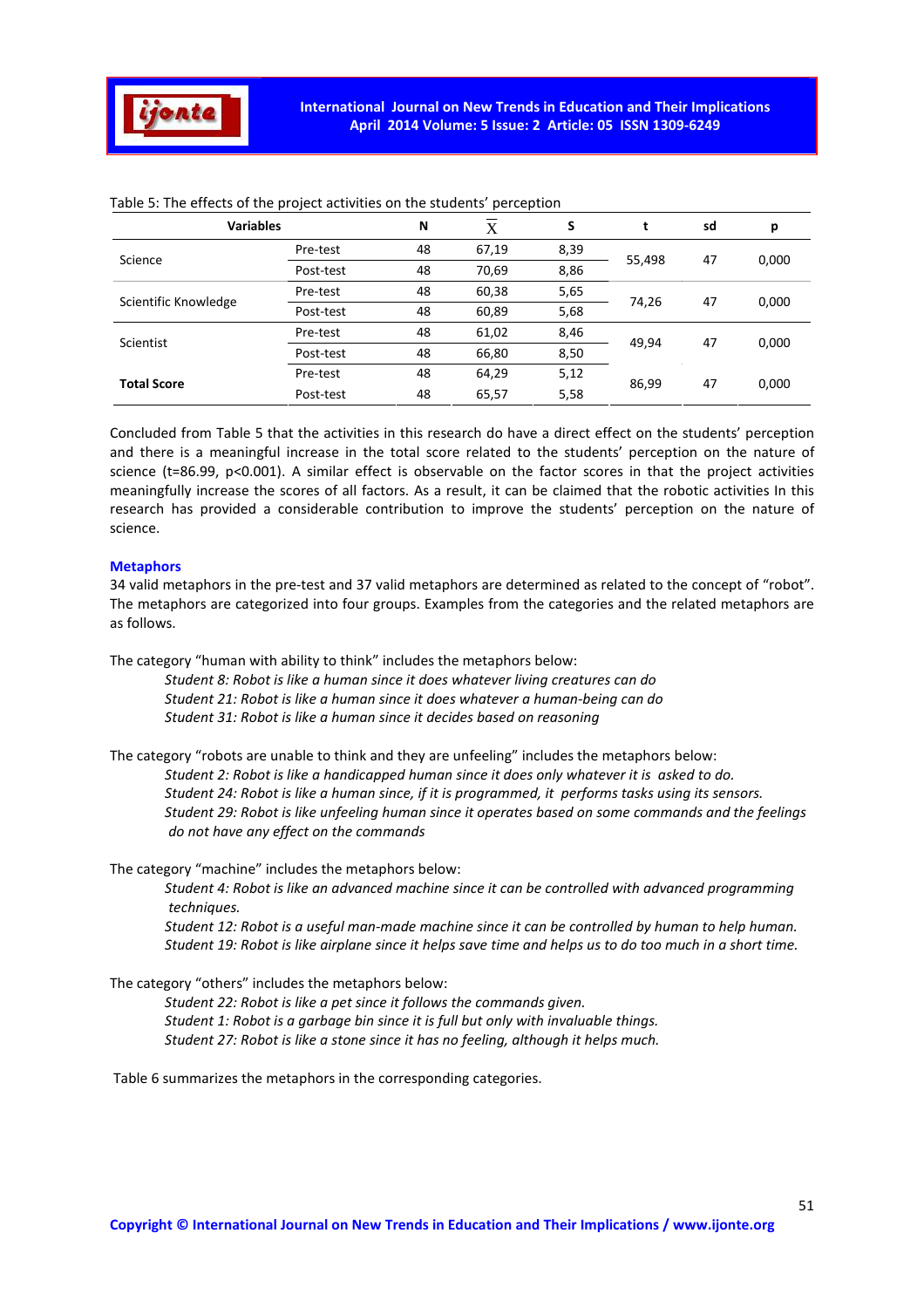

| <b>Conceptual Categories</b>    | Pre-test |     | Post-test |     |  |
|---------------------------------|----------|-----|-----------|-----|--|
|                                 |          | %   | N         | %   |  |
| Human with ability to think     |          | 26  |           |     |  |
| Unable to think/unfeeling human | 13       | 38  | 18        | 49  |  |
| Machine/Tool                    |          | 24  | 15        | 41  |  |
| Other                           |          | 12  |           | 10  |  |
| <b>Total</b>                    | 34       | 100 | 37        | 100 |  |

Table 6: Conceptual Categories obtained from the students' metaphor related to the concept of robots

Pearson Chi-square (sd=3)=11.862; p=0.008

It can be realized from the table that the metaphors declared by the students can be categorized into four conceptual categories. In the pre-test, there are 9 metaphors in the "Human with ability to think" category. On the other hand, "Unable to think/unfeeling human" category contains 13, "Machine/Tool" category consists of 8 and "Other" category has 4 metaphors. The post-test, on the other hand, has following distribution: no metaphor in "Human with ability to think" category, 18 metaphors in "Unable to think/unfeeling human", 15 metaphors in "Machine/Tool" category and 4 metaphors in the "Other" category.

The metaphors in pre-test and post-test are investigated and it is found that a considerable amount of students (26%) in the pre-test think that the robots have ability to think like human-beings. On the other hand, none of students in the post-test agree with this metaphor. The reason behind this differentiation could be that students after the project activities have realized that robots are unable to do any task unless they are programmed by a human being.

38% of the students in the pre-test think that robots are unable to think and they are unfeeling. The percentage has increased to 49% after project activities. LEGO NXT robot kit used in the activities is suitable for building different kinds of robots and humanoids. A humanoid LEGO NXT has also been introduced to the students during the activities. The differentiation in this metaphor could be a result of introducing the humanoid which is unable to perform any task without being programmed by human.

24% of the students state that robots are like a machine in the pre-test. However this percentage is increased to 41% after the project activities. The increase can be contributed to the fact that students are exposed to the electro-mechanical systems even if they look like a humanoid robot.

The findings show that the activities have influence on the students' metaphors. In other words, the activities carried out using LEGO NXT robots create differentiation in the students' metaphors related to the concept of robots. This differentiation is statistically meaningful ( $\chi^2$ =11.862; sd=3; p=0.008). Accordingly, the activities with LEGO NXT robots have affected the students' metaphors meaningfully. Also, if investigated it is realized that the misperceptions on the concept of robots are corrected after the activities.

33 students (69%) give an affirmative response to the question of "is the kitchen robot a robot?" (kitchen robot is called "kitchen robot" in Turkish), while the remaining 15 students (31%) respond negatively. The reasons stated by the students who affirmed are as follows:

- *Because it makes our life easier*
- *Because it helps us*
- *Because it is a machine with a function*
- *Because it saves our time and energy*
- *Because it operates under our control*
- *Because it has motors and tools*

On the other hand the students who disagreed are listed their reasons as follows:

• *Because it could not move*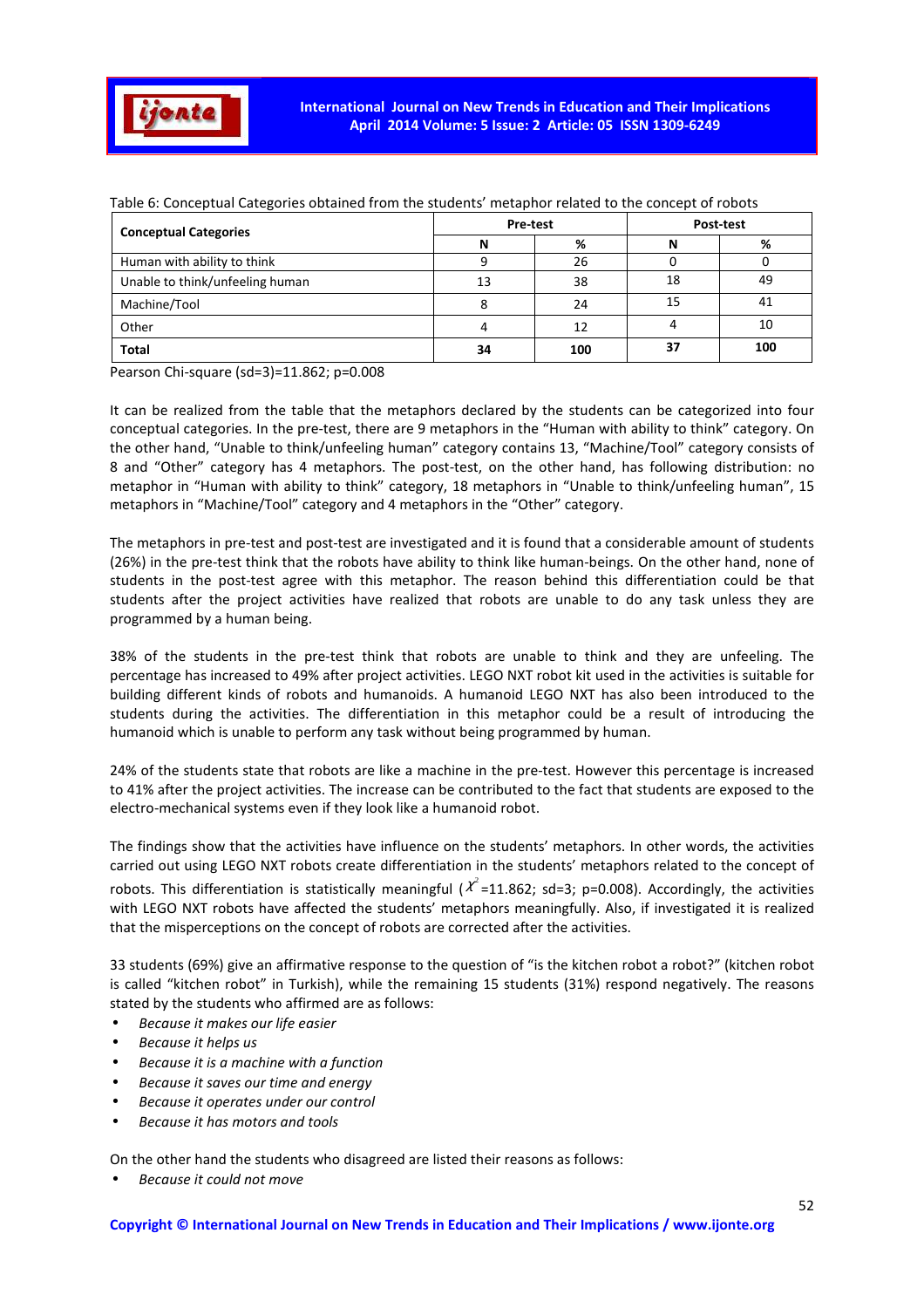

- *Because it could not perform without human help*
- *Because it does not have arms and legs*
- *Because it is just a machine*
- *Because it is not able to give decision*
- *Because it is very slow*

If both sets of responses are investigated thoroughly, it is found that students perception on the concept of robot are highly diverse and they are unaware of technological issues related to robots such as automatic decision making, sensors for seeing, hearing, sensing, face detection and recognition, artificial intelligence etc. According to students, every machine that helps us to save time and help human could be a robot. Furthermore, according to students, it is necessary for a robot to have an ability to move and to have arms, legs (like a human). Robots should also be quick. Only a few students (N=5) express that the automatic decision making is a criterion for a machine to be considered as a robot. As a result, it can be stated that the students have considerable misperception on the robots and robotic technologies.

# **CONCLUSIONS**

#### **Conclusion on the Nature of Science**

The students' perception on the nature of science is generally at medium level and there are no students with low level of perception. This could be a result of the fact that all students were eager to take part in this research activities despite the fact that they were on holiday and all activities were held in the summer. As it is indicated in literature, the interest is a key factor in the understanding the nature of science and science literacy. Based on these findings, it can be recommended that teachers who are responsible for improving science literacy among the students should trigger the interest of students by means of robotic activities. On the other hand, having the middle level of the perception on the nature of science among the students who are involved in this research could be due to their schooling stage. This finding can be interpreted that the science and technology education starting from primary school 4<sup>th</sup> grade contributes successfully to improve the science literacy among students.

The gender and the type of school do not have crucial effect on the students' perception on the nature of science. This could be a result of having a similar curriculum in all high schools and a result of reduced number of students to an acceptable level in a classroom to improve the education quality in high schools. In a similar manner, the gender factor does not affect the perception, as technologic gadgets and tools have recently became very common in daily life decreasing the effect of gender factor. Therefore, the gender factor might be considered as a trivial factor. However, high level learning environments with enhanced technological infrastructure and skilled teachers are necessary to improve science literacy and the perception on the nature of science.

The robotic activity with in this research contributes considerably to the level of students' perception on the nature of science. All the activities in this research have been performed either as a group work or individually by the students and learning-by-doing was the main strategy. The activities are designed, as much as possible, to be an interactive, clue-based, feed-back providing activities. Therefore, it is naturally expected that all the activities contribute to have a positive effect on the behavioral difference of students, leading to improving the students' understanding on the nature of science.

## **Conclusion on the Metaphors**

After comparing the metaphors in the pre-test and post-test, it is found that some students consider robot to be like a human, with an ability to think, before the project activities. After the project activities on the other hand, no student considers robots to have an ability to think like human. There is great increase, after the project activities, in the percentage that the robots are mechanical tools without ability to think and unfeeling. In other words, the activities carried out using LEGO NXT robots create differentiation in the students' metaphors related to the concept of robots. It is found that this differentiation is statistically meaningful. Accordingly, it is found that the activities with LEGO NXT robots have affected the students' metaphors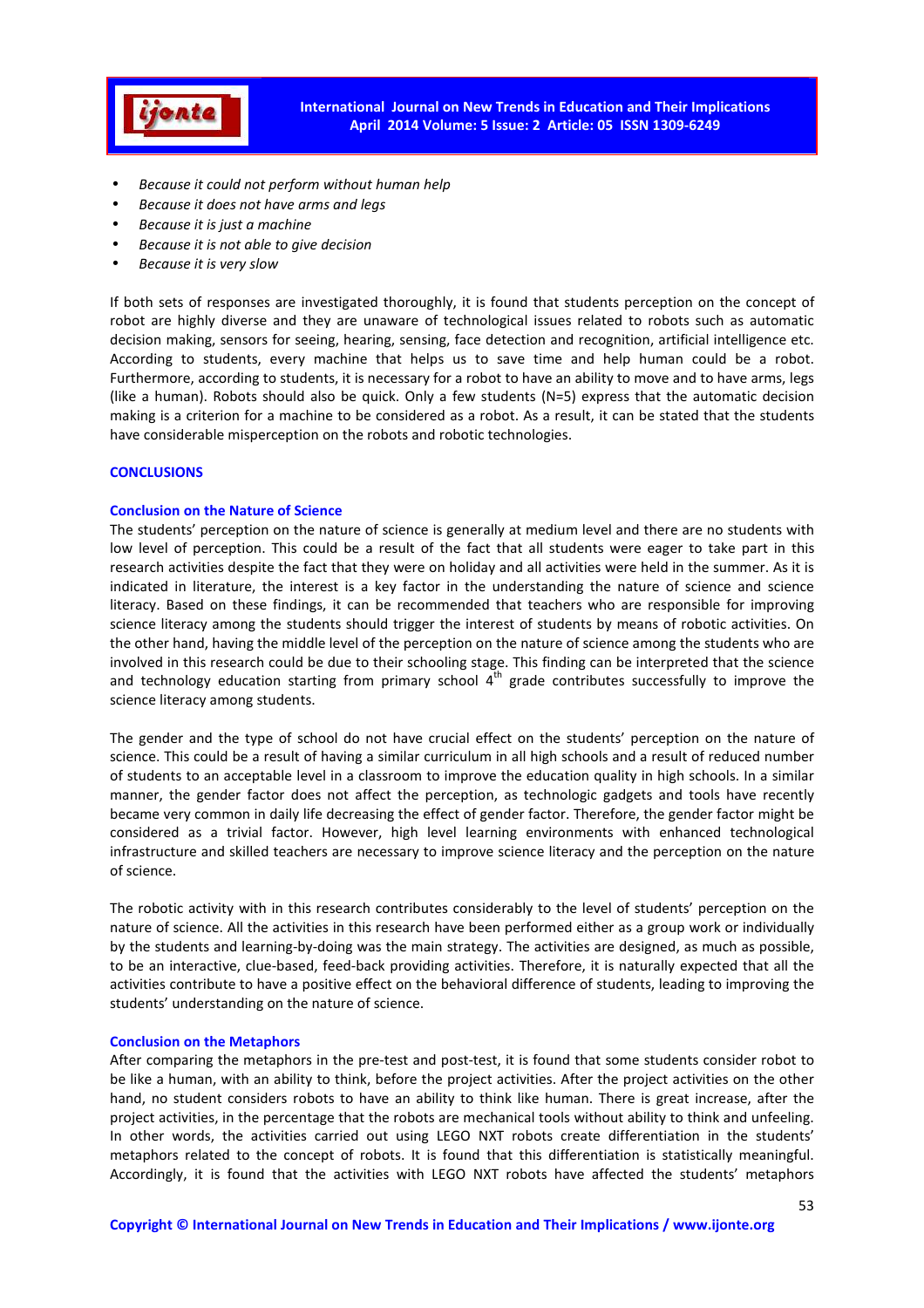

meaningfully and if investigated it is realized that the misperceptions on the concept of robots are corrected after the activities.

The differentiations in the metaphors could be contributed to the awareness developed during the activities that robots are unable to perform any task without being programmed by a human being. Also students are exposed to the electro-mechanical systems and they have realized that even if these systems look like a humanoid robot, they are electro-mechanical systems at the end.

In order to delve into the misperception on the robots, the question "is a kitchen robot a robot" has been asked to students and responses investigated to find out the requirements which are set by students, for considering a machine as a robot. If both negative and confirmative responses are investigated thoroughly it is found that students' perceptions on the concept of robot are highly diverse and they are unaware of technological issues related to robots such as automatic decision making, sensors for seeing, hearing, sensing, face detection and recognition, artificial intelligence etc. According to the students, every machine which helps us to save time and helps humans could be a robot. Furthermore, according to students, it is necessary for a robot to have an ability to move and to have arms, legs (like a human). Robots should also be quick. Only a few students state that the automatic decision making is a criteria for a machine to be considered as a robot. As a result it can be stated that the students have considerable misperception on the robots and robotic technologies.

The findings show that as Turkish society does not follow the technological developments closely and the level of scientific and technological literacy is not high enough, it seems to be necessary to conduct projects and surveys so as to measure and to improve the scientific and technological literacy. Furthermore, TÜBİTAK Science and Society programs should be promoted in order to contribute to the developments of similar projects.

## **Acknowledgements**

- This study is supported by TÜBİTAK under 4004 Science and Society project scheme with the contract number of 112B058.
- This research is presented in The 2<sup>nd</sup> International Conference on Educational Science as 3 different parts.

## **BIODATA AND CONTACT ADDRESSES OF AUTHORS**



Assoc. Prof. Dr. Özgen KORKMAZ was born in Konya at 1972 and graduated Department of Computer Education, Industrial Arts Education Faculty, at Gazi University at 1993, Master of Science 1992 at Afyon Kocatepe University Institute of Science and PhD. 2007 at Gazi University Institute of Educational Science. He is working at the Department of Computer Education and Instructional Technology, Education Faculty at Mevlana University.

Assoc. Prof. Dr. Özgen KORKMAZ Mevlana University Education Faculty Department of Computer Education and Instructional Technology Yeni Istanbul St. Selcuklu Konya-TURKEY Fax: +903322411111 E. Mail: ozgenkorkmaz@gmail.com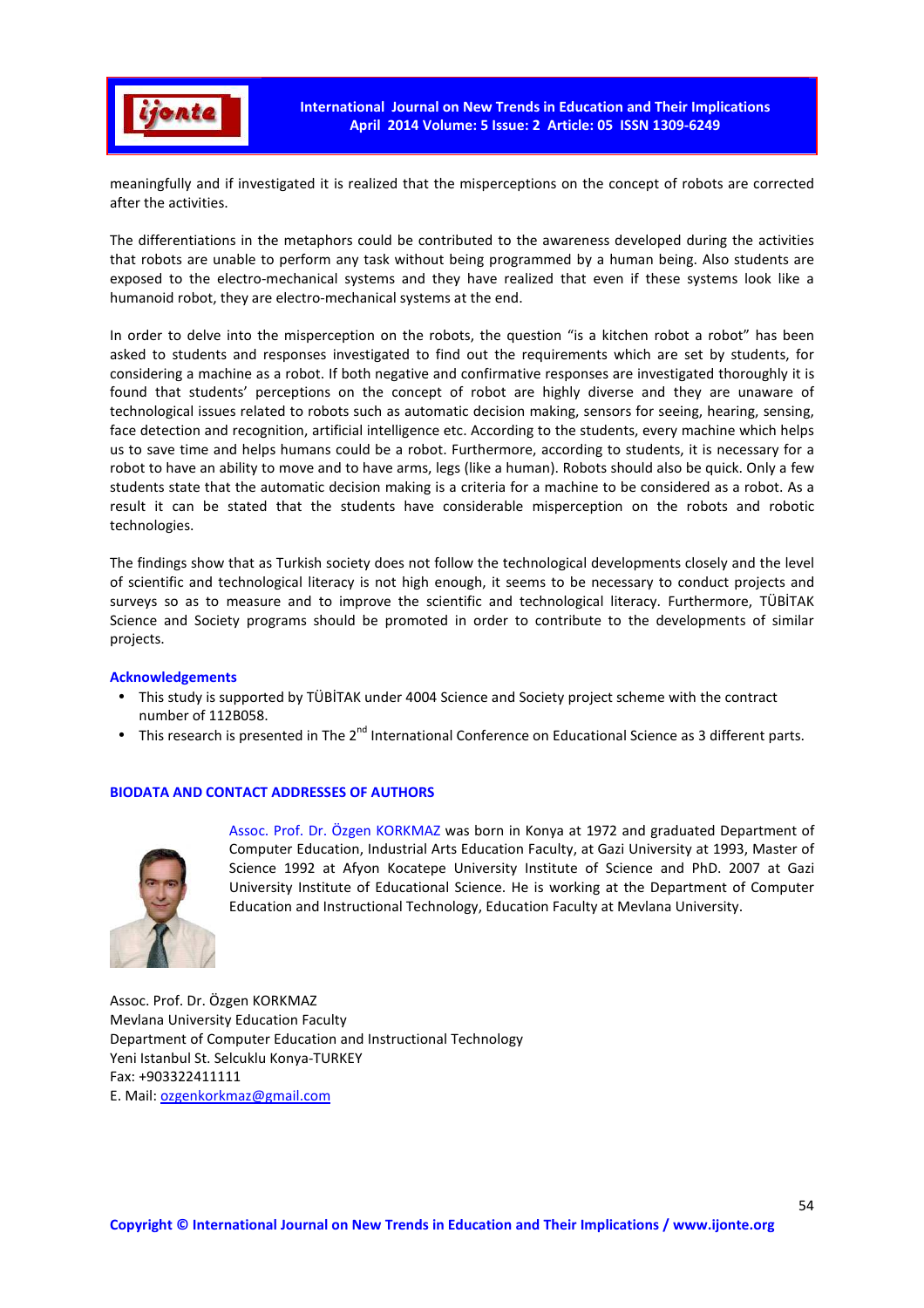

**International Journal on New Trends in Education and Their Implications April 2014 Volume: 5 Issue: 2 Article: 05 ISSN 1309-6249** 



Assoc. Prof. Dr. Halis ALTUN was born in Nevşehir at 1968 and graduated Department of Electric-Electronics Engineering, at Yildiz Technical University at 1991, PhD. 1998 at Nottingham University Institute of Science. He is working at the Department of Computer Engineering, Engineering Faculty at Mevlana University.

Assoc. Prof. Dr. Halis ALTUN Mevlana University Engineering Faculty Department of Computer Engineering Yeni Istanbul St. Selcuklu Konya-TURKEY Fax: +903322411111 E.Mail: haltun@mevlana.edu.tr



Assoc. Prof. Dr. Ertuğrul USTA was born in Cankiri at 1974 and graduated Department of Educational Science, Gazi Education Faculty, at Gazi University at 1997, Master of Science 2001 at Syracuse University and PhD. 2007 at Gazi University Institute of Educational Science. He is working at the Department of Computer Education and Instructional Technology, Education Faculty at Mevlana University.

Assoc. Prof. Dr. Ertuğrul USTA Mevlana University Education Faculty Department of Computer Education and Instructional Technology Yeni Istanbul St. Selcuklu Konya/TURKEY Fax: +903322411111 E. Mail: eusta@mevlana.edu.tr



Assist. Prof. Dr. Armagan OZKAYA was born in Konya at 1963 and graduated Department of Electronic and Communication Engineering, at Yildiz Technical University at 1985, Master of Science 1987 at the same department and PhD. 1996 at George Washington University department of Computer Engineering. He is working at the Department of Computer Engineering, Engineering Faculty at Mevlana University.

Assist. Prof. Dr. Armagan OZKAYA Mevlana University Engineering Faculty Department of Computer Engineering Yeni Istanbul St. Selcuklu Konya/TURKEY Fax: +903322411111 E-mail: aozkaya@mevlana.edu.tr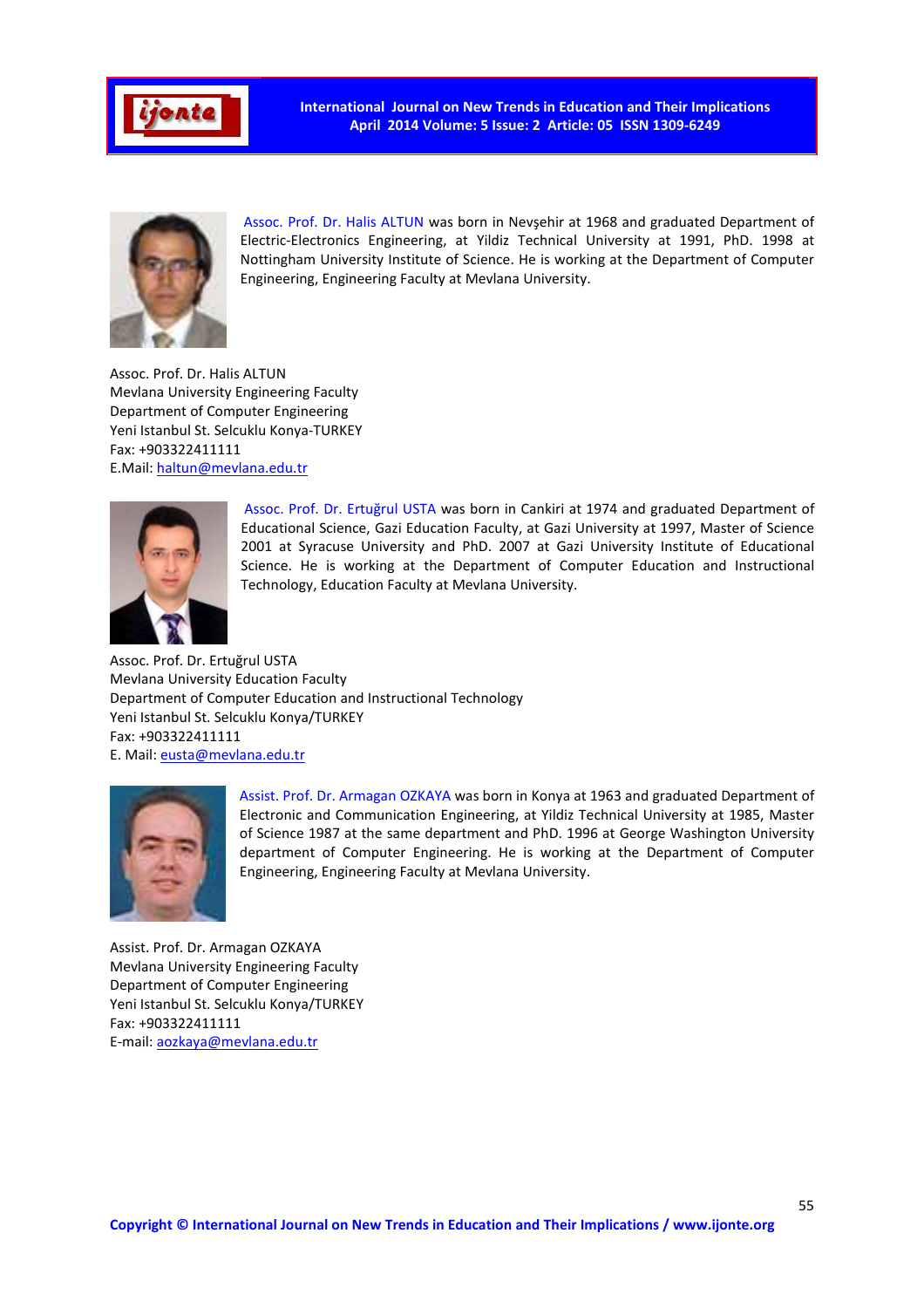

## **REFERENCES**

Arslan, M. M., Bayrakcı, M. (1996). An examination of metaphorical thinking and learning from educational view. *Milli Eğitim Dergisi*, 171, 100-108.

Bell, R. L. (2008). *Teaching the Nature of Science through Process Skills.* Boston: Allyn and Bacon.

Cajas, F. (2001). The science-technology intersection: Implications for science literacy. *Journal of Research in Science Teaching*, 38, 715–729.

Can, B. (2008). On elementary school students' understanding of the factors affecting the nature of science (Unpublished PhD Thesis). Dokuz Eylül University.

Edwards, A. and Talbot, R. (1997) The hard-pressed researcher. (2nd edition) London: Longman.

Goldworthy, A. (2000) Teaching students how to investigate. Science Conference. Nicosia.

Kamada, T., Aoki, H., Kurebayashi, S., Yamamoto, Y. (2008). *Development of an educational system to control robots for all students*. In: Mittermeir, R.T., Syslo, M.M. (Eds.), Informatics Education – Supporting Computional Thinking. Poceedings of the Third Conference on Informatics in Secondary Schools – Evolution and Perspectives, ISSEP 2008, Torun, Poland, July 1–4, 63–74.

Kaya, S., Durmuş. A. (2010). *Investigation of teacher candidates' metaphors about internet and computer.* 4th International Computer and Instructional Technologies Symposium (ICITS 2010), 24-26 September, Konya, Turkey.

Lederman, N. G. (2007). Nature of Science: Past, Present, and Future. In S. K. Abell and N. G. Lederman (Eds.), *Handbook of Research on Science Education.* London: Lawrence Erlbaum Associates.

Lederman, N.G. (1992). Students' and teachers' conceptions of the nature of science: A review of the research. *Journal of Research in Science Teaching, 29*, 331–359.

LoPresti, P.G.; Manikas, T.W.; Kohlbeck, J.G.; (2010). "An Electrical Engineering Summer Academy for Middle School and High School Students," *Education, IEEE Transactions on* , vol.53, no.1, pp.18-25,

Marsh, E. G. (1994) Computers: Literacy and Learning. A Primer for Administrators. The Practicing Administrator's Leadership Series. UK: Roadmaps to success.

National Research Council (NRC). (1996). *National Science Education Standards*. Washington, DC: National Academy Pres.

Osborne, J. and Simon, S. (1996) Primary science: Past and future directions. Studies in Science Education, 26, pp.99-147.

Palmquist, R. (1996). *The Search for an Internet Metaphor: A Comparison of Literatures*. American Society of Information Science Conference, October 19, 1996. İnternetten 12 Aralık 2007'de alınmıştır. (http://www.asis.org/annual-96/ElectronicProceedings/palmquist.html).

Pásztor, A Pap-Szigeti, R., Lakatos Török, E. (2010). Effects of Using Model Robots in the Education of Programming. *Informatics in Education*, Vol. 9, No. 1, 133–140.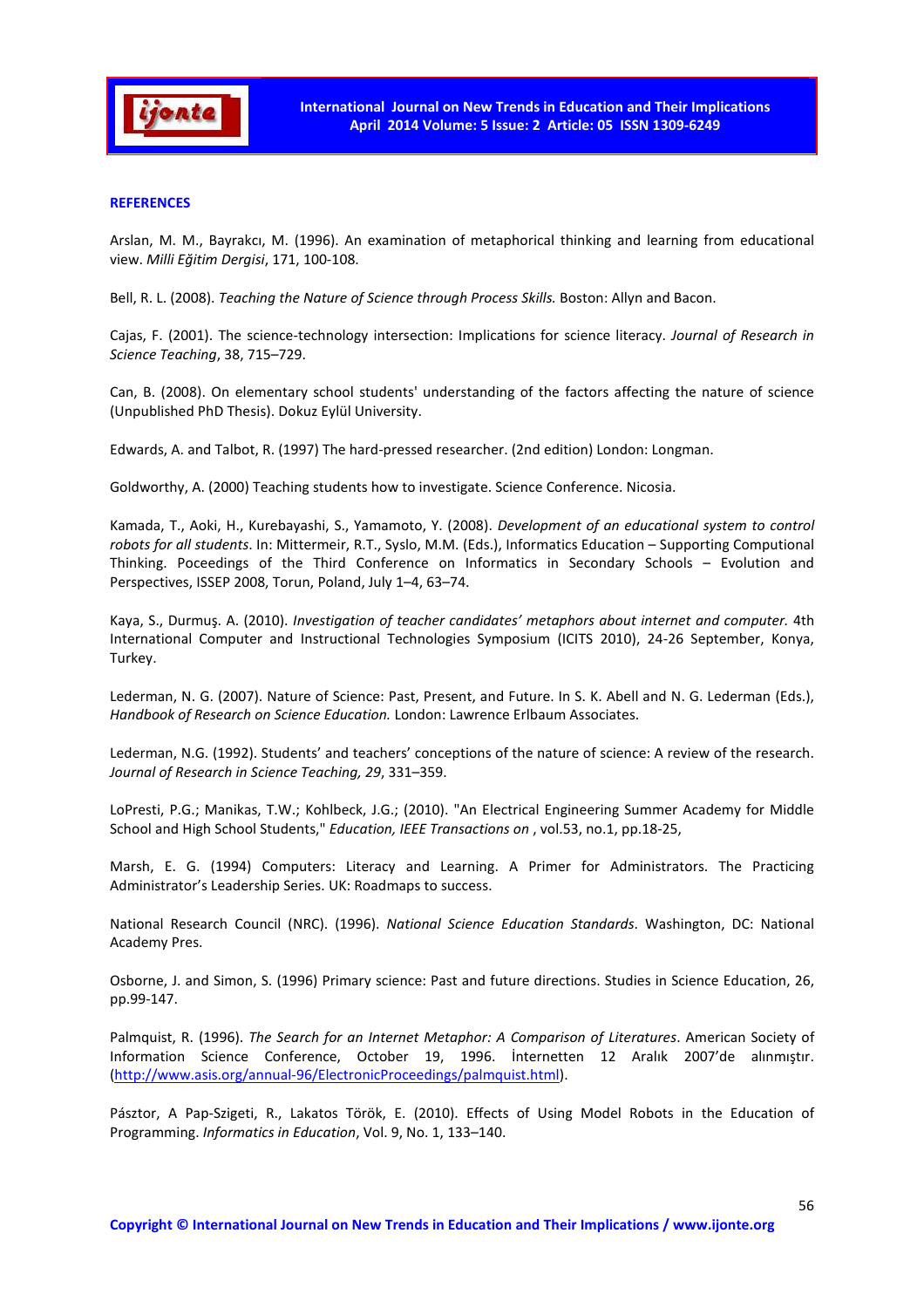

Rose, L.C., A.M. Gallup, W.E. Dugger, and K.N. Starkweather, The Second Installment Of The ITEA/Gallup Poll And What It Reveals As To How Americans Think About Technology. Reston, VA: International Technology Education Association, 2004.

Sartatzemi, M., Dagdilelis, V., Kagani, K. (2005). Teaching programming with robots: a case study on Greek secondary education. *Lecture Notes in Computer Science*, 3746, 502–512.

Walton, R. (2000) Heidegger in the Hands-On science and Technology center: philosophical reflections on learning in informal settings. Journal of Technology Education,12, 1.

Yalın, H. İ. (2002). *Öğretim Teknolojileri ve Materyal Geliştirme [Instructional Technology and Material Design]*. Ankara: Nobel Yayın Dağıtım.

Yaşar, Ş., Baker, D., Robinson, K.S., Krause, S. , & Roberts, C. (2006). Development of a survey to assess K-12 teachers' perceptions of engineers and familiarity with teaching design, engineering, and technology. *Journal of Engineering Education* 

Yilmaz, M.; Jianhong Ren; Custer, S.; Coleman, J.; (2010). "Hands-On Summer Camp to Attract K–12 Students to Engineering Fields," *Education, IEEE Transactions on* , vol.53, no.1, pp.144-151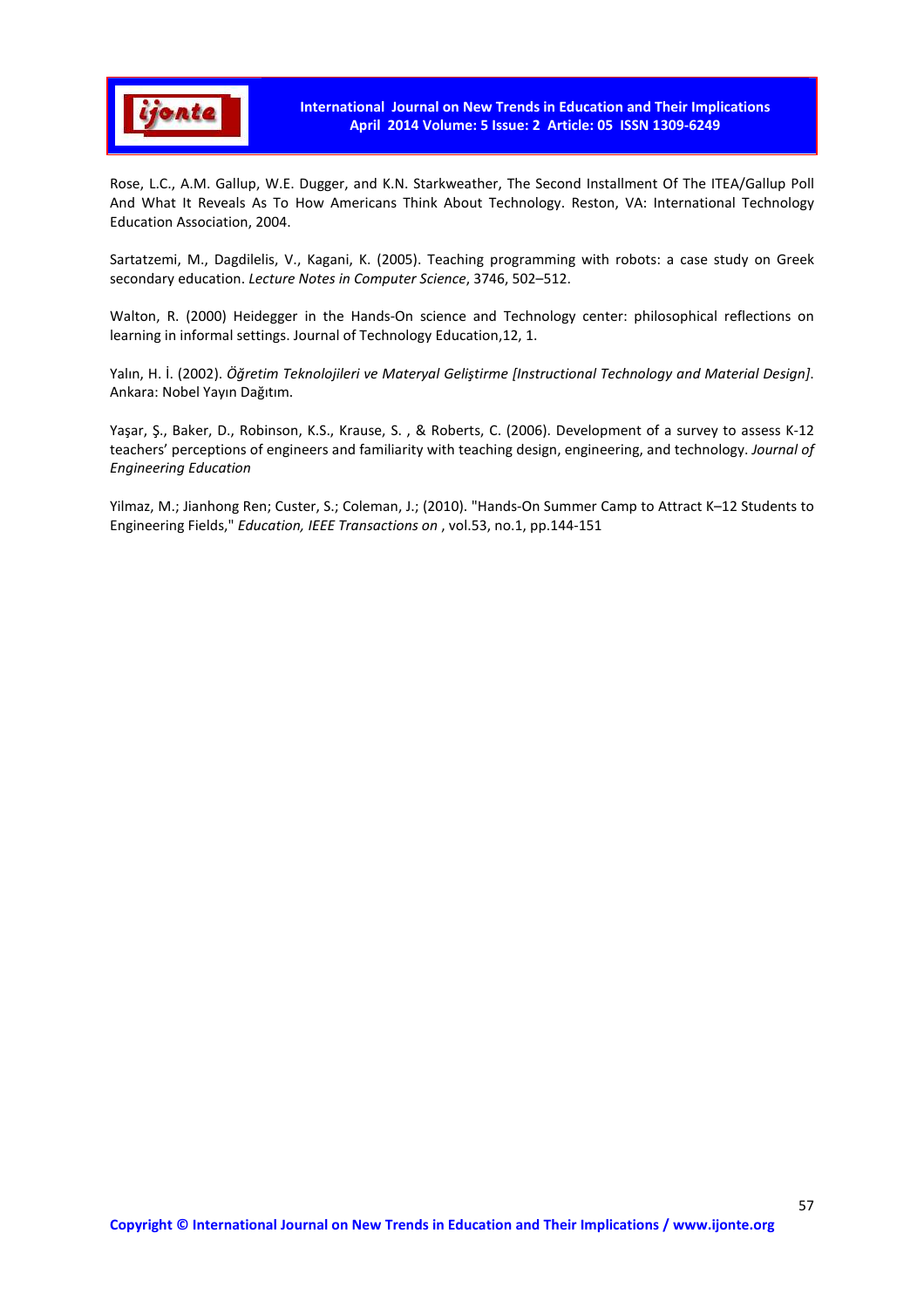

**Appendix 1:** 

#### **TWO PEOPLE = ONE ROBOT GAME**

**Goal**: The main goal of this activity is to carry foam blocks from one end of the game platform to the other end at the shortest time possible. Each team consists of 6 students. 3 groups of 2 in each team will perform carrying of blocks in order. One of the group members will be blindfolded and will do the carrying. This member will be directed by the other member using communication rules that they determine beforehand. For example, for "TURN RIGHT" operation, a touch to right shoulder of the carrier might be used. Similar rules of communication should be decided on for other operations such as "HOLD", "CARRY", etc. With instructions from his/her group-mate conveyed by these communication rules, the carrier performs desired moves to carry foam blocks to target location. Here, the carrier should gain experience as to which move he/she needs to do in response to an instruction. In order for the teams to get familiar with rules of the game, they will be given 15-20 min. of time to practice on the platform.

#### **Rules**:

- Four teams of six students will compete.
- Each team will have three groups of two students.
- One student in every group will be blindfolded.
- Before the competition starts, members of every group must agree upon how to communicate with each other.
	- o Determine which moves are necessary to carry the blocks to the target location. E.g. FORWARD, STOP, BACKUP, RIGHT, LEFT, PICK, DROP.
	- o Determine the rules to communicate these moves. For example, touching right shoulder to instruct a turn to right.
- There will be only one group from a team competing on the platform at a given time.
- Foam blocks must be stacked one on another. If a stack gets high, to prevent its collapse, another stack can be started.
- There exists blocks of two different sizes. Each big block counts 10 points; each small block counts 5 points.

#### **Penalties**:

- Hitting obstacle blocks on the platform.
- While putting a block on a stack, toppling other blocks.
- Directing the carrier by touching continuously.
- Stopping the carrier by grabbing him/her.
- Giving a voice instruction.

There will be a deduction of 1 point for every penalty from the team's total point.

When there is no more foam block to carry, the game ends. The team that obtains the highest carrying score minus penalty points wins.

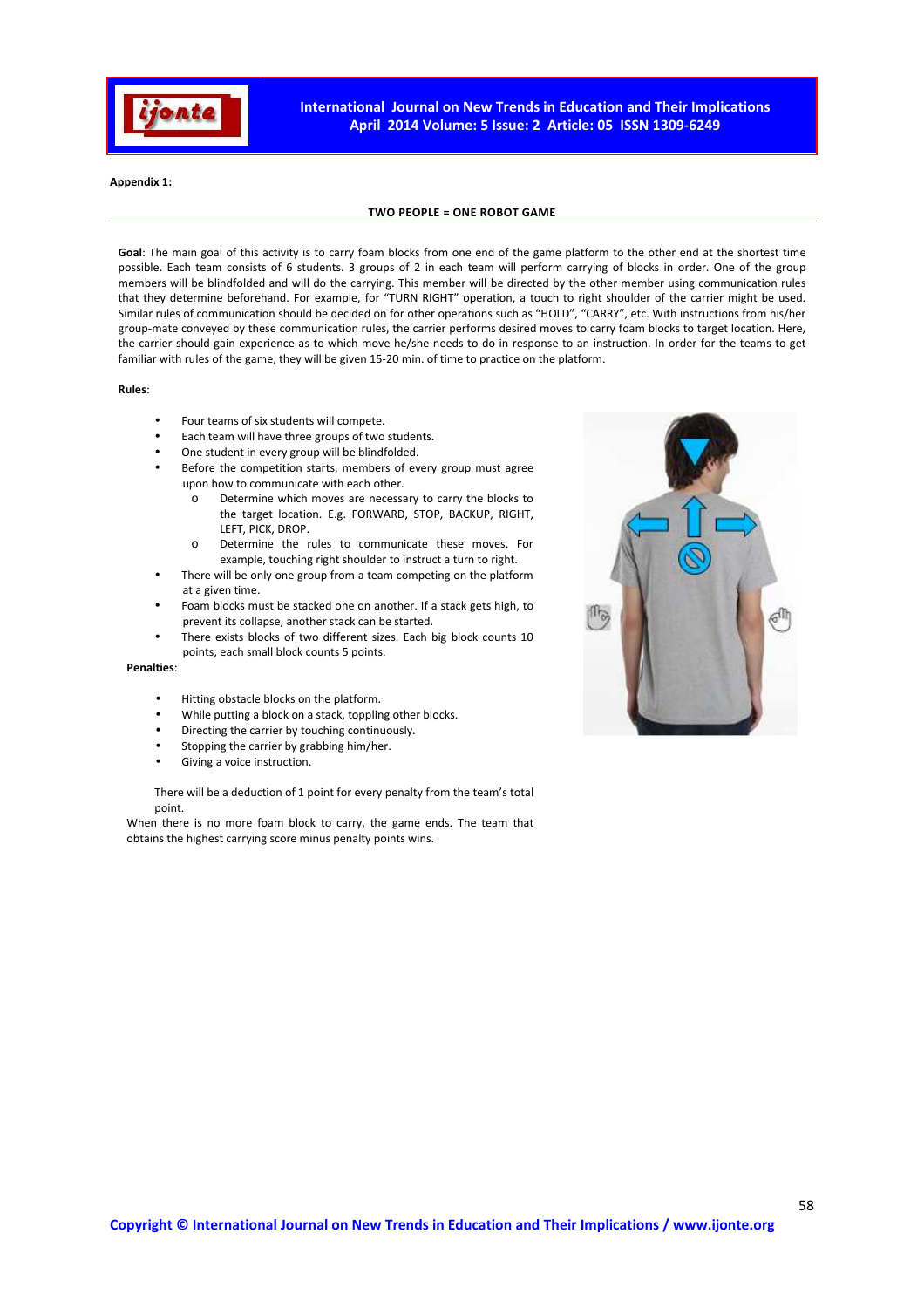

#### **Appendix 2:**

#### **COLOR PERCEPTION and HUMAN EYE**

**Human Eye:** Human eye has special photoreceptor cells called "rod" and "cone" cells. It is estimated that, on the average, there are 125 million rod cells and 6-8 million cone cells in an eye. Rod cells are only sensitive to light and receive images as black & white and levels of gray. Cone cells, on the other hand, possess sensors sensitive to RED, GREEN, and BLUE colors. Each type of color sensor is sensitive to light within a certain range of wavelengths. Human eye cannot sense light waves that are outside the range of wavelengths it is sensitive for. Can you find examples? In humans with color blindness, rod cells do not function normally.

Basic Cross section of the Eye - Showing the Rods and Cones



**Experiment**: LEDs used in remote control devices of TV and similar electronic equipment emit light in infrared frequency. However, we humans cannot see this light. Why? Try taking a video or a picture of a LED on a remote control device at a moment of operation. What do you see? Please explain.

**Question:** If our eyes have sensors sensitive to only RED, GREEN, and BLUE colors, how come we can also see colors other than these?

#### **COLOR SYNTHESIS SOFTWARE and COMPETITION**

# **Goal:** Analyzing how to obtain colors from three basic colors in a computer environment.

**Rules:** 

- You will be asked to synthesize different colors using the color synthesis software.
- You must show the colors that you synthesize correctly to your team coach. Your team coach will fill out the table below.

The team that finishes synthesizing colors given at the shortest time and shows them to team coach will grab surprise presents!

#### **Name of the Team:** ………………………………..………

|       | <b>EVALUATION</b>  |            |              |  |  |  |  |
|-------|--------------------|------------|--------------|--|--|--|--|
| Color |                    | Successful | Unsuccessful |  |  |  |  |
|       | Color1             |            |              |  |  |  |  |
| ำ     | Color <sub>2</sub> |            |              |  |  |  |  |
| 3     | Color3             |            |              |  |  |  |  |
| 4     | Color4             |            |              |  |  |  |  |
| 5     | Color5             |            |              |  |  |  |  |
| 6     | Color6             |            |              |  |  |  |  |
|       | Color7             |            |              |  |  |  |  |
| 8     | Color8             |            |              |  |  |  |  |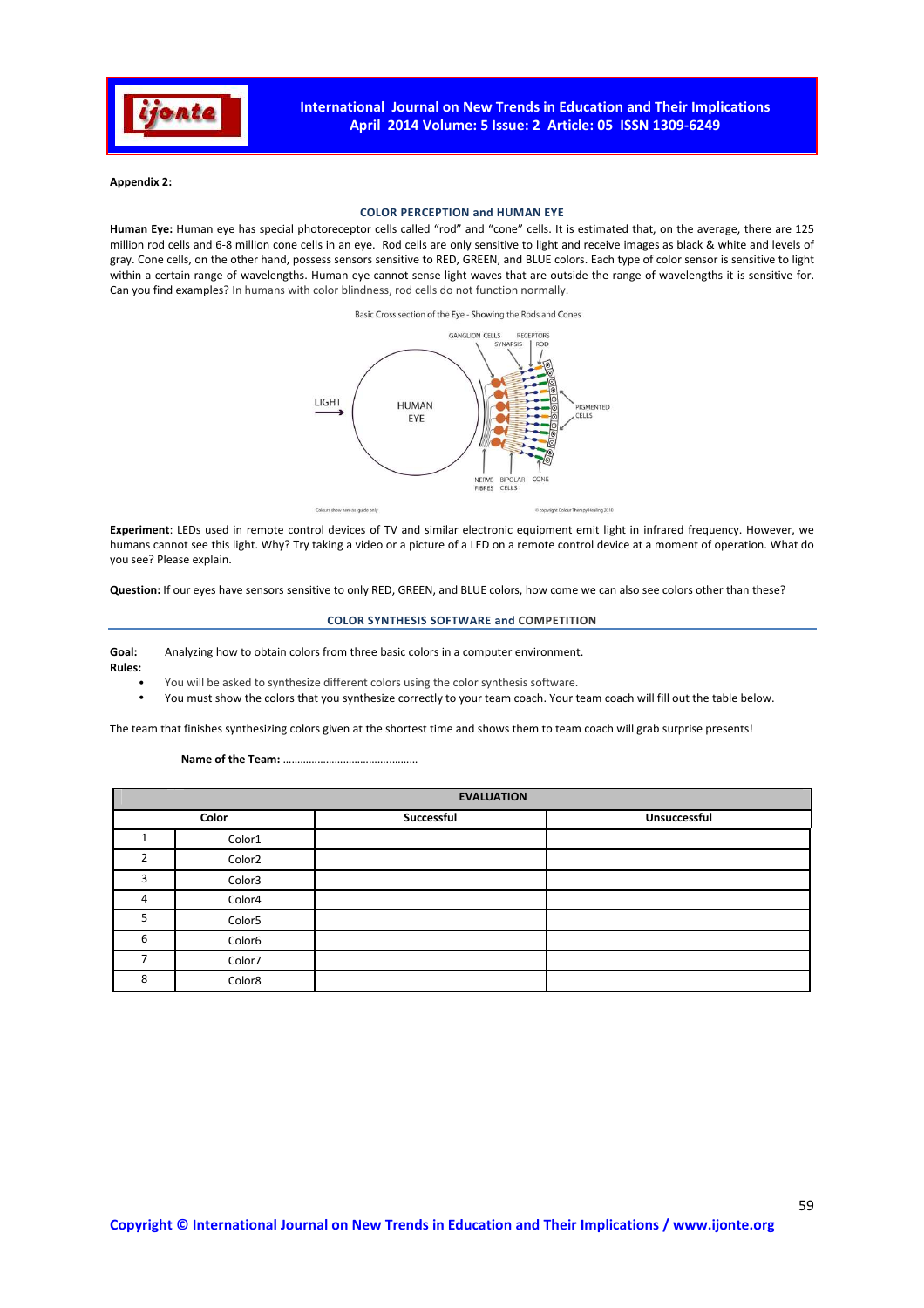

**Appendix 3:** 

#### **ARTIFICIAL EAR SOFTWARE and CLASSIFICATION of HUMAN VOICE**

**Goal:** To understand sound waves and working principles of Auditory System.

**Sound Waves:** Sound waves are vibrations that can be propagated via solid, liquid or gas objects filling the space.



There are two important parameters of the sound: one is "frequency" value, the other is "amplitude" value. Knowing these two values of a sound signal provides us important information about that signal. The frequency of sound does not change with distance to the source of sound whereas its amplitude increases or decreases while getting closer to or farther away from the source.



The unit of frequency for sound signals is called Hertz. The number of oscillations or vibrations of a sound signal in a second gives us its frequency as "Hertz" (Hz). In addition, to measure the amplitude of sound the unit "decibel" (dB) is used. Within human ear's hearing thresholds, high frequency sound signals are named as "treble" sounds and low frequency sound signals "bass" sounds.

**Auditory System:** Sound can be defined as vibrations of air molecules. These vibrations create sound waves detected by human ear. Sound waves detected by the ear, in turn, are converted to signals interpreted by the brain. Auditory system is composed of four main components: outer ear, middle ear, inner ear, and the nerves going to the brain.



The components of auditory system can hear sound waves of between 20 and 22000 vibrations, meaning sound signals of frequency between 20 Hz and 22 KHz. Each species detects the sound signals of different frequency ranges. For example, bats, dogs and dolphins can hear sounds of frequencies outside the range that human ear can detect. Also, as a human gets older, his/her ear has more difficulty in perceiving high-frequency sounds.

#### **CLASSIFICATION of SOUNDS USING ARTIFICIAL EAR SOFTWARE**

**Experiment**: Using the sound synthesizer software that is installed on the computer and wearing your headphones, please test how comfortably you can hear sound signals of different frequencies. Create the sound of every frequency given in below table using the sound synthesizer software and then listen to it. Mark on the table those sounds that you perceive as "bass", "middle" or "treble".

#### **Name of the Team:** ………………………………..………

| Frequency |          | <b>Bass Sound</b> | <b>Middle Sound</b> | <b>Treble Sound</b> |  |
|-----------|----------|-------------------|---------------------|---------------------|--|
|           | 150 Hz   |                   |                     |                     |  |
|           | 10000 Hz |                   |                     |                     |  |
|           | 5000 Hz  |                   |                     |                     |  |
|           | 1400 Hz  |                   |                     |                     |  |
|           | 800 Hz   |                   |                     |                     |  |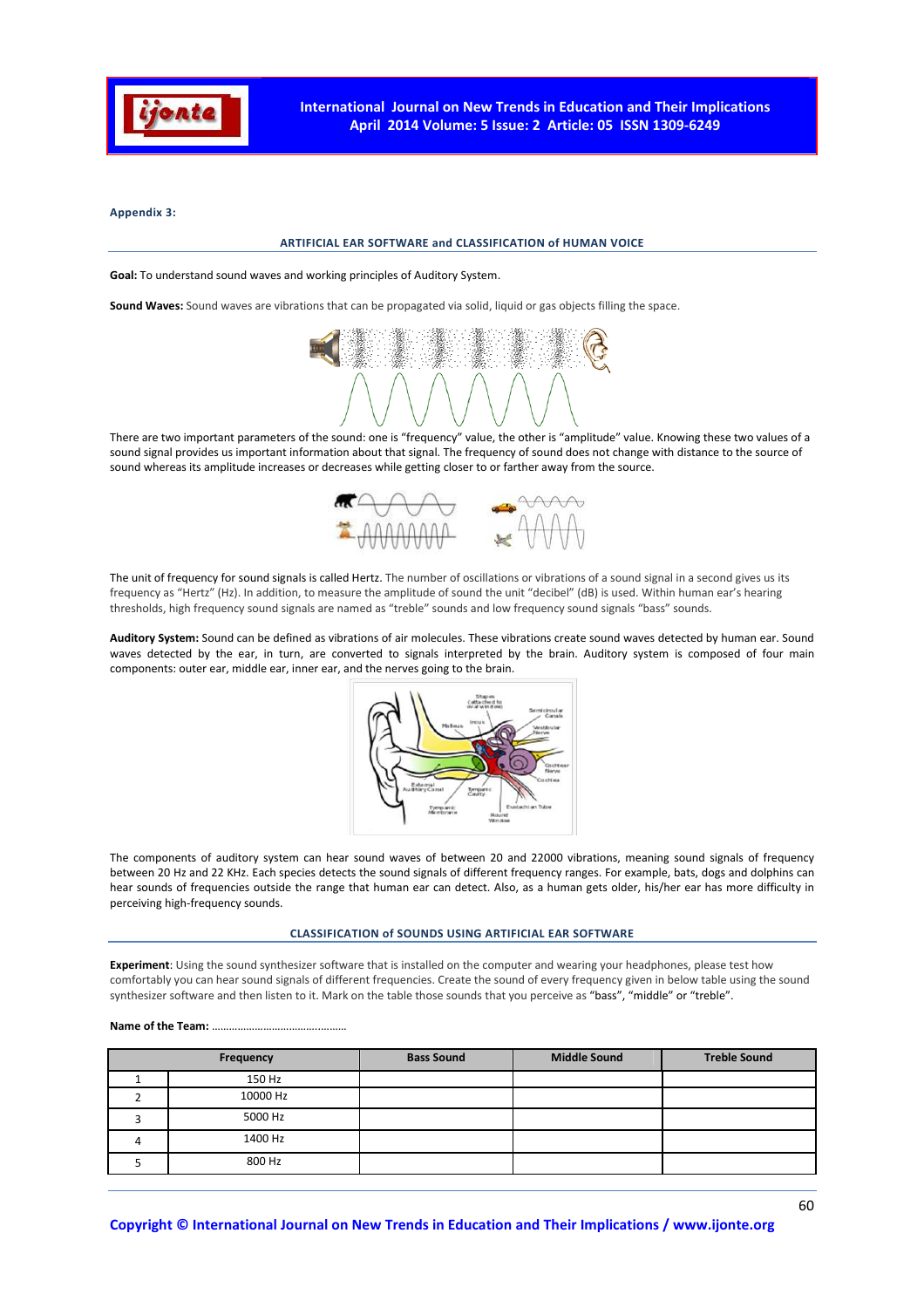

#### **CLASSIFICATION of FEMALE/MALE VOICES USING ARTIFICIAL EAR SOFTWARE**

Goal: To distinguish female and male voices using artificial ear software providing appropriate parameters.

**Rules:** 

- The audio files listed in below table and located in the specified folder on your computer should be played and "pitch frequency"
- values determined should be written in the table. • In order for the artificial ear software to classify voices correctly, an appropriate "threshold frequency" value should be determined resulting from pitch frequency values above.
- Once the correct threshold frequency is set, you should replay each audio file and write down on the table (third column) whether the software thinks that file pertains to a male voice or a female voice.
- "Evaluation Trials" column of the table will be filled out by your team coach according to the result of classification for each audio file.

The team that finishes the correct classification of audio files given in below table first will be rewarded.

#### **Name of the Team:** ………………………………..………

|   | <b>Audio File Name</b> | <b>Pitch Frequency</b> | <b>Classification by the</b><br>Software<br>(Male / Female) |  | <b>Evaluation</b><br><b>Trials</b><br>(True / False) |  |
|---|------------------------|------------------------|-------------------------------------------------------------|--|------------------------------------------------------|--|
|   | Audio01                |                        |                                                             |  |                                                      |  |
|   | Audio02                |                        |                                                             |  |                                                      |  |
| 3 | Audio03                |                        |                                                             |  |                                                      |  |
| 4 | Audio04                |                        |                                                             |  |                                                      |  |
|   | Audio05                |                        |                                                             |  |                                                      |  |
|   |                        |                        | Threshold Frequency determined =>                           |  |                                                      |  |